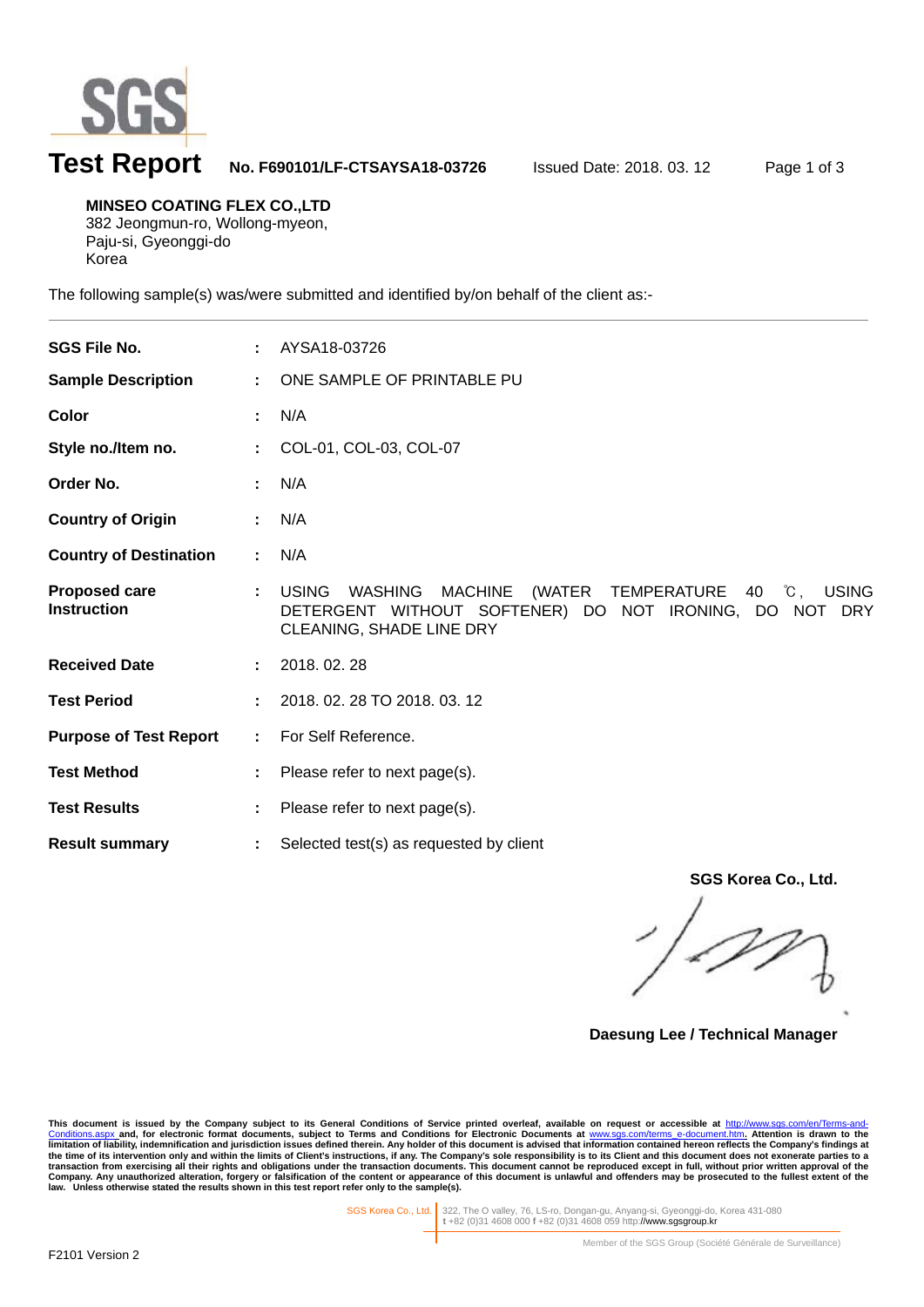

## **Test Report No. F690101/LF-CTSAYSA18-03726** Issued Date: 2018. 03. 12 Page 2 of 3

### **Test Conducted Results**

### **Appearance after 5th Washing (Print part only)**

Test Method: Washing Procedure: AATCC 150-2012: Machine wash at  $(44 \pm 4.2)$  °C with 1.8 kg dummy loading, Normal cycle, Line dry at 25 ℃, Add 66.0 g of 1993 AATCC Standard Reference Detergent - Observation on washed sample

 The color of the sample was almost the same as that of the original state. (grade 4.5) No noticeable change was found. The self-staining of the sample was grade 5. Therefore, the general appearance of the washed sample is **satisfactory.**

### Appearance after 10<sup>th</sup> Washing (Print part only)

Test Method: Washing Procedure: AATCC 150-2012: Machine wash at  $(44 \pm 4.2)$  °C with 1.8 kg dummy loading, Normal cycle, Line dry at 25 ℃, Add 66.0 g of 1993 AATCC Standard Reference Detergent - Observation on washed sample

 The color of the sample was almost the same as that of the original state. (grade 4.5) No noticeable change was found. The self-staining of the sample was grade 5. Therefore, the general appearance of the washed sample is **satisfactory.**

### **Appearance after 15th Washing (Print part only)**

Test Method: Washing Procedure: AATCC 150-2012: Machine wash at (44 ± 4.2) ℃ with 1.8 kg dummy loading, Normal cycle, Line dry at 25 ℃, Add 66.0 g of 1993 AATCC Standard Reference Detergent - Observation on washed sample

The color of the sample was almost the same as that of the original state. (grade 4.5)

No noticeable change was found.

The self-staining of the sample was grade 5.

Therefore, the general appearance of the washed sample is **satisfactory.**

<Note> Grey Scale Rating is based on the 5-step scale of 1 to 5, where 1 is bad and 5 is good. <Note> The test was conducted by applicant's request.

This document is issued by the Company subject to its General Conditions of Service printed overleaf, available on request or accessible at <u>http://www.sgs.com/en/Terms-and-</u><br><u>Conditions.aspx a</u>nd, for electronic format do limitation of liability, indemnification and jurisdiction issues defined therein. Any holder of this document is advised that information contained hereon reflects the Company's findings at<br>the time of its intervention onl **law. Unless otherwise stated the results shown in this test report refer only to the sample(s).** 

SGS Korea Co., Ltd. 322, The O valley, 76, LS-ro, Dongan-gu, Anyang-si, Gyeonggi-do, Korea 431-080 **t** +82 (0)31 4608 000 **f** +82 (0)31 4608 059 http://www.sgsgroup.kr